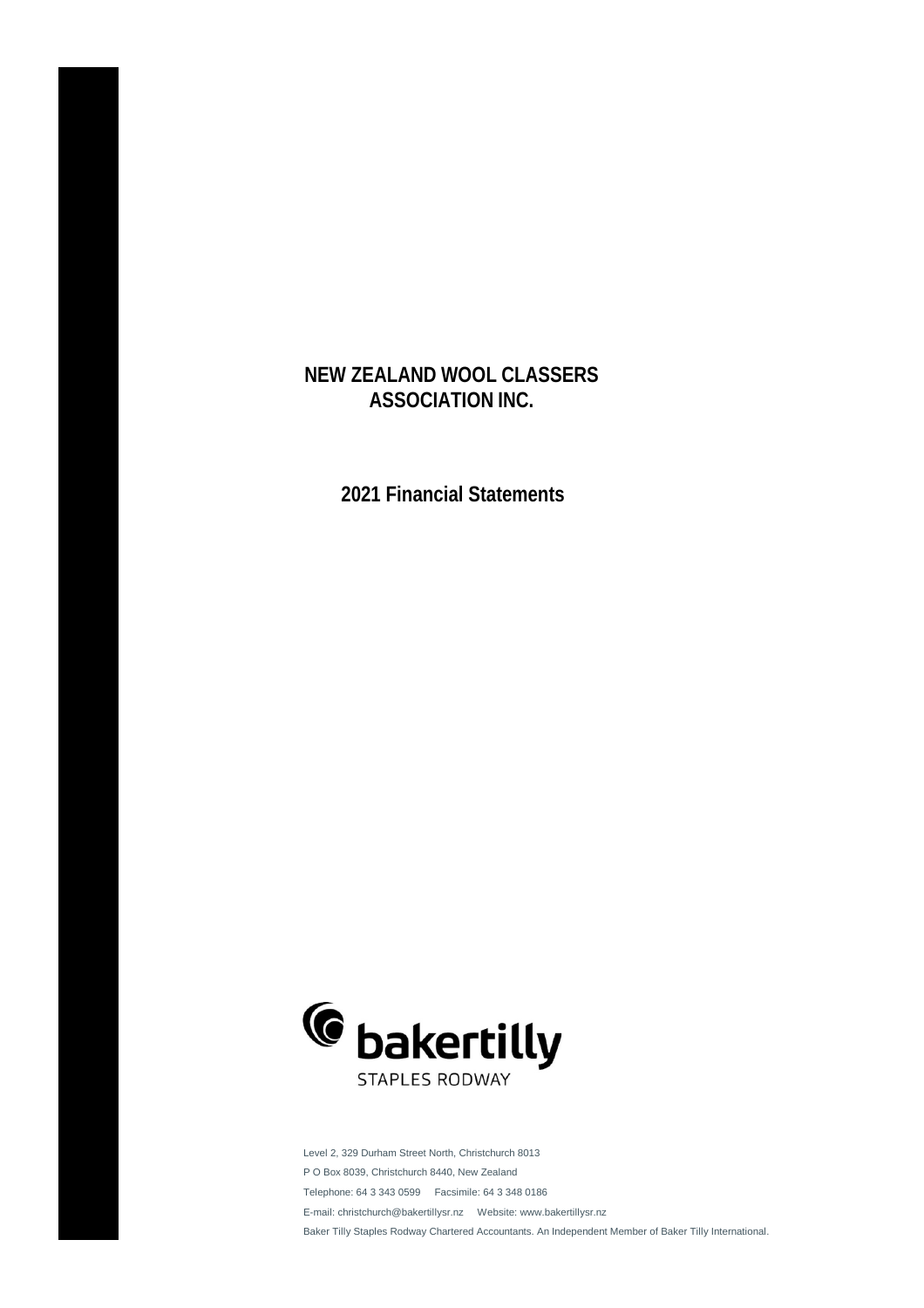# **Contents of Financial Statements**

# **For the Year Ended 31 December 2021**

| <b>Contents of Financial Statements</b>               |     |
|-------------------------------------------------------|-----|
| <b>Compilation Report</b>                             | 2   |
| Directory                                             | 3   |
| Statement of Financial Performance                    | 4   |
| <b>Statement of Financial Position</b>                | 5   |
| <b>Depreciation Schedule</b>                          | 6   |
| Notes to and forming part of the Financial Statements | 7.9 |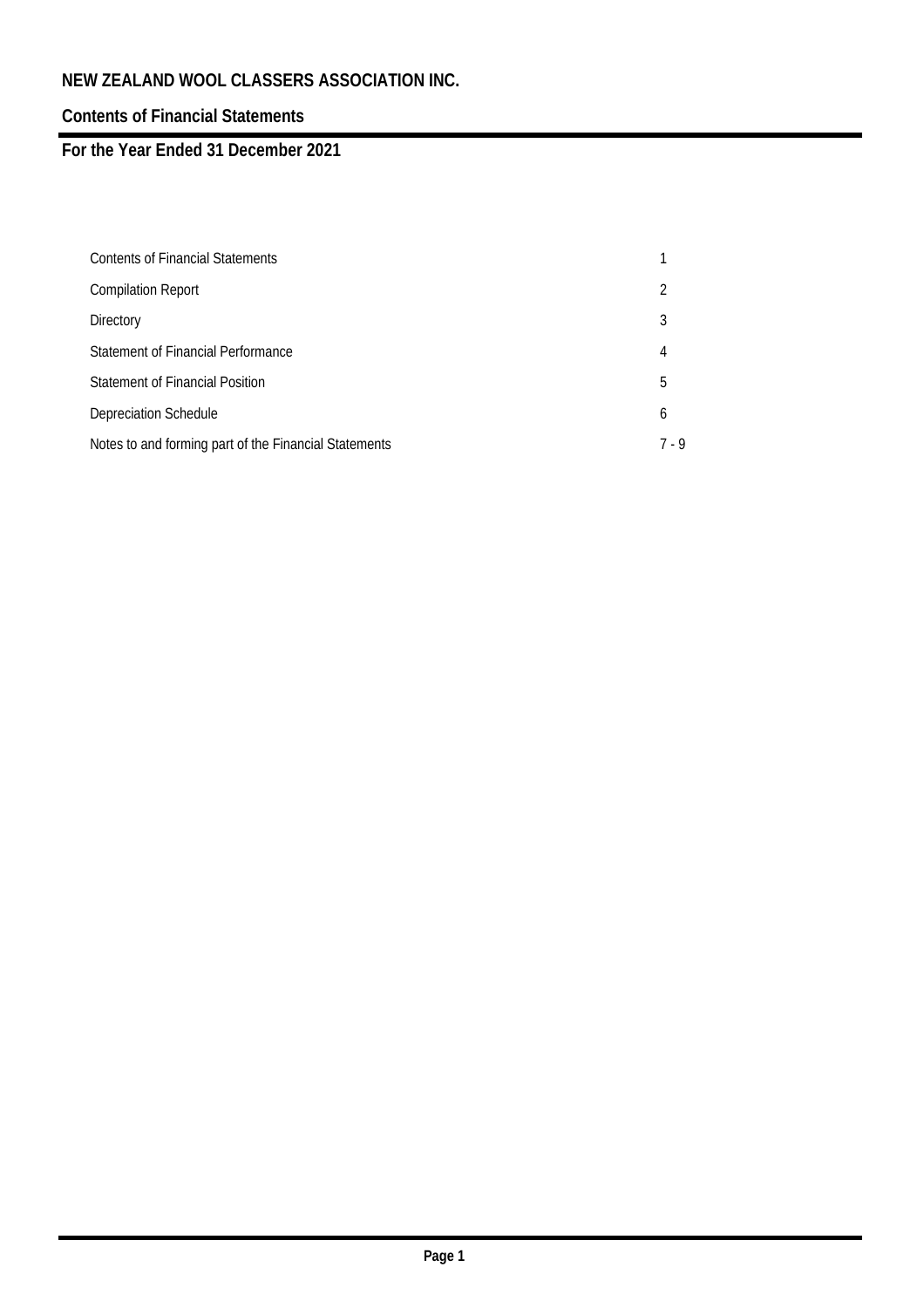### **Report on the Engagement to Compile Financial Statements**

### **For the Year Ended 31 December 2021**

### **COMPILATION REPORT TO NEW ZEALAND WOOL CLASSERS ASSOCIATION INC.**

#### **Reporting Scope**

On the basis of information that you provided we have compiled, in accordance with "Service Engagement Standard Number 2: Compilation of Financial Information", the Financial Statements of NEW ZEALAND WOOL CLASSERS ASSOCIATION INC. for the year ended 31 December 2021 as set out on the following pages.

These statements have been prepared in accordance with the principles contained in current income tax legislation as described in Note 1 to the Financial Statements.

These are special purpose financial statements and as such are intended for internal use only and should not be relied upon for any other purpose.

#### **Responsibilities**

You are solely responsible for the information contained in the financial statements and have determined that the financial reporting basis stated above is appropriate to meet your needs and for the purpose that the financial statements were prepared. The financial statements were prepared exclusively for your benefit. We do not accept responsibility to any other person for the contents of the financial statements.

#### **No Audit or Review Engagement Undertaken**

Our procedures use accounting expertise to undertake the compilation of the financial statements from information that you provided. Our procedures do not include verification or validation procedures. No audit or review engagement has been performed and accordingly no assurance is expressed.

#### **Disclaimer of Liability**

A compilation is limited primarily to the collection, classification and summarisation of financial information supplied by the client. A compilation does not involve the verification of that information. We have not performed an audit or review engagement on the financial statements and therefore neither we nor any of our employees accept any responsibility for the accuracy of the material from which the financial statements have been prepared. Further, the financial statements have been prepared at the request of, and for the purposes of, our client only and neither we nor any of our employees accept any responsibility on any ground whatever, including liability in negligence, to any other person.

Batter Tilly Staples Rodway

**Baker Tilly Staples Rodway Christchurch Limited Chartered Accountants CHRISTCHURCH 30 March 2022**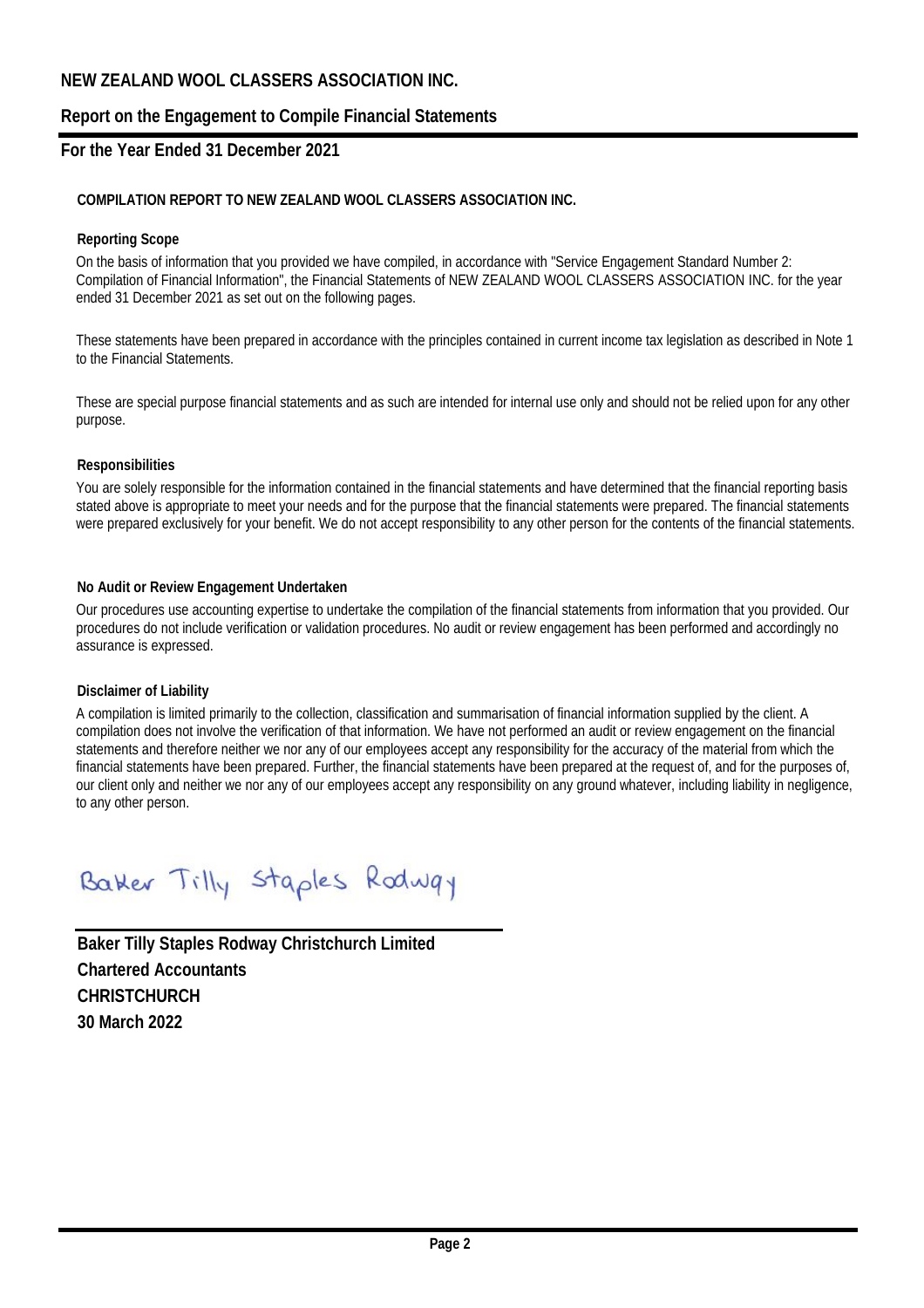# **Directory**

# **As at 31 December 2021**

| <b>Nature of Business</b> | To promote, develop, serve and represent non-parochially, the collective interests,<br>prosperity and general advancement of the Members, the wool classing industry and the<br>New Zealand wool industry generally. |
|---------------------------|----------------------------------------------------------------------------------------------------------------------------------------------------------------------------------------------------------------------|
| <b>Address</b>            | C/- Bill Dowle<br>PO Box 16231<br>Hornby<br><b>CHRISTCHURCH</b>                                                                                                                                                      |
| Chairman                  | <b>Bill Dowle</b>                                                                                                                                                                                                    |
| <b>Vice Chairman</b>      | Sonya Johansen                                                                                                                                                                                                       |
| <b>Registered Office</b>  | 329 Durham Street<br>Christchurch Central<br><b>CHRISTCHURCH</b>                                                                                                                                                     |
| <b>Accountants</b>        | Baker Tilly Staples Rodway Christchurch Limited<br><b>Chartered Accountants</b><br>329 Durham Street<br>Christchurch Central<br><b>CHRISTCHURCH</b>                                                                  |
| <b>Bankers</b>            | Bank of New Zealand<br>Sydenham Branch<br><b>CHRISTCHURCH</b>                                                                                                                                                        |
| <b>Solicitors</b>         | <b>Richard Smith</b><br><b>Duncan Cotterill</b><br>148 Victoria Street<br><b>Christchurch Central</b><br><b>CHRISTCHURCH</b>                                                                                         |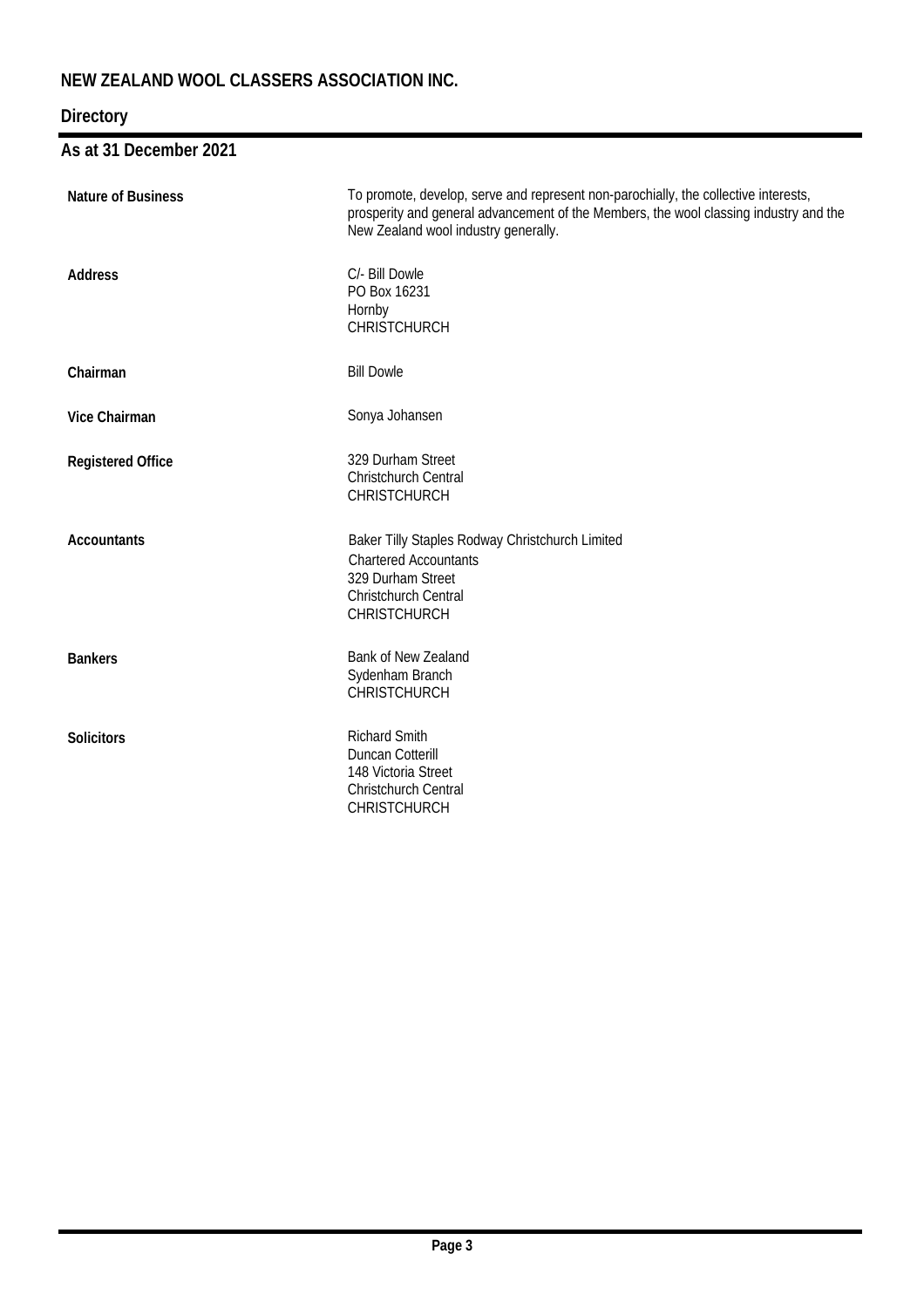## **Statement of Financial Performance**

### **For the Year Ended 31 December 2021**

|                                                      | <b>Note</b>      | 2021                     | 2020           |
|------------------------------------------------------|------------------|--------------------------|----------------|
|                                                      |                  | \$                       | \$             |
| <b>Operating Revenue</b>                             |                  |                          |                |
| <b>Grants &amp; Sponsorship Received</b>             |                  | 16,500                   | 15,500         |
| <b>Interest Received</b>                             |                  | 326                      | 2,356          |
| <b>WRONZ Scholarships</b>                            |                  |                          | 5,000          |
| <b>Subscriptions Received</b>                        |                  | 30,631                   | 27,208         |
| Sundry Income                                        |                  | 472                      | 1,507          |
| <b>Total Operating Revenue</b>                       |                  | 47,929                   | 51,572         |
| <b>Less Expenses</b>                                 |                  |                          |                |
| <b>Administration Expenses</b>                       |                  |                          |                |
| <b>Accountancy Fees</b>                              |                  | 1,670                    | 1,595          |
| Advertising                                          |                  |                          | 300            |
| <b>AGM Expenses</b>                                  |                  | 715                      | 64             |
| Bank Fees & Charges<br>Board Fees & Honorariums      |                  | 142<br>1,000             | 155<br>1,000   |
| <b>Board Meeting Expenses</b>                        |                  | 948                      | 1,121          |
| <b>Classer Refresher Days</b>                        |                  | 1,989                    | 3,860          |
| <b>Education Officer Fee</b>                         |                  | 3,700                    |                |
| <b>Executive Officer Expenses</b>                    |                  | 503                      | 1,291          |
| <b>Executive Officer Fees</b>                        |                  | 12,000                   | 12,000         |
| <b>General Expenses</b>                              |                  | 113                      | 226            |
| <b>Meeting Expenses</b>                              |                  | 1,385                    | 1,513          |
| <b>Merit Award Expenses</b>                          |                  | 1,556                    | 1,230          |
| <b>NWCA Branded Clothing</b>                         |                  | $\overline{\phantom{a}}$ | 167            |
| Printing, Postage & Stationery                       |                  | 416                      | 840            |
| <b>Publicity Officers Fee</b>                        |                  |                          | 3,600          |
| Scholarships<br><b>Secretarial Expenses</b>          |                  | 10,200                   | 3,924<br>9,300 |
| Subscriptions & Licences                             |                  | 1,650                    | 1,826          |
| Telephone & Internet                                 |                  | 618                      | 1,551          |
| <b>Website Expenses</b>                              |                  | 3,126                    | 7,444          |
| Xero Software Fees                                   |                  | 497                      | 540            |
|                                                      |                  | 42,229                   | 53,548         |
| <b>Non Cash Expenses</b>                             |                  |                          |                |
| Depreciation                                         |                  | 905                      | 178            |
| <b>Total Expenses</b>                                |                  | 43,134                   | 53,726         |
| Profit (Loss) before Income Tax                      |                  | 4,795                    | (2, 154)       |
| Income Tax Expense                                   | $\boldsymbol{2}$ |                          | 609            |
| Profit (Loss) before Other Items                     |                  | 4,795                    | (2,763)        |
| Unrelaised Gain/(Loss) on Revaluation of Investments |                  | 744                      |                |
| <b>Net Profit (Loss)</b>                             |                  | 5,539                    | (2,763)        |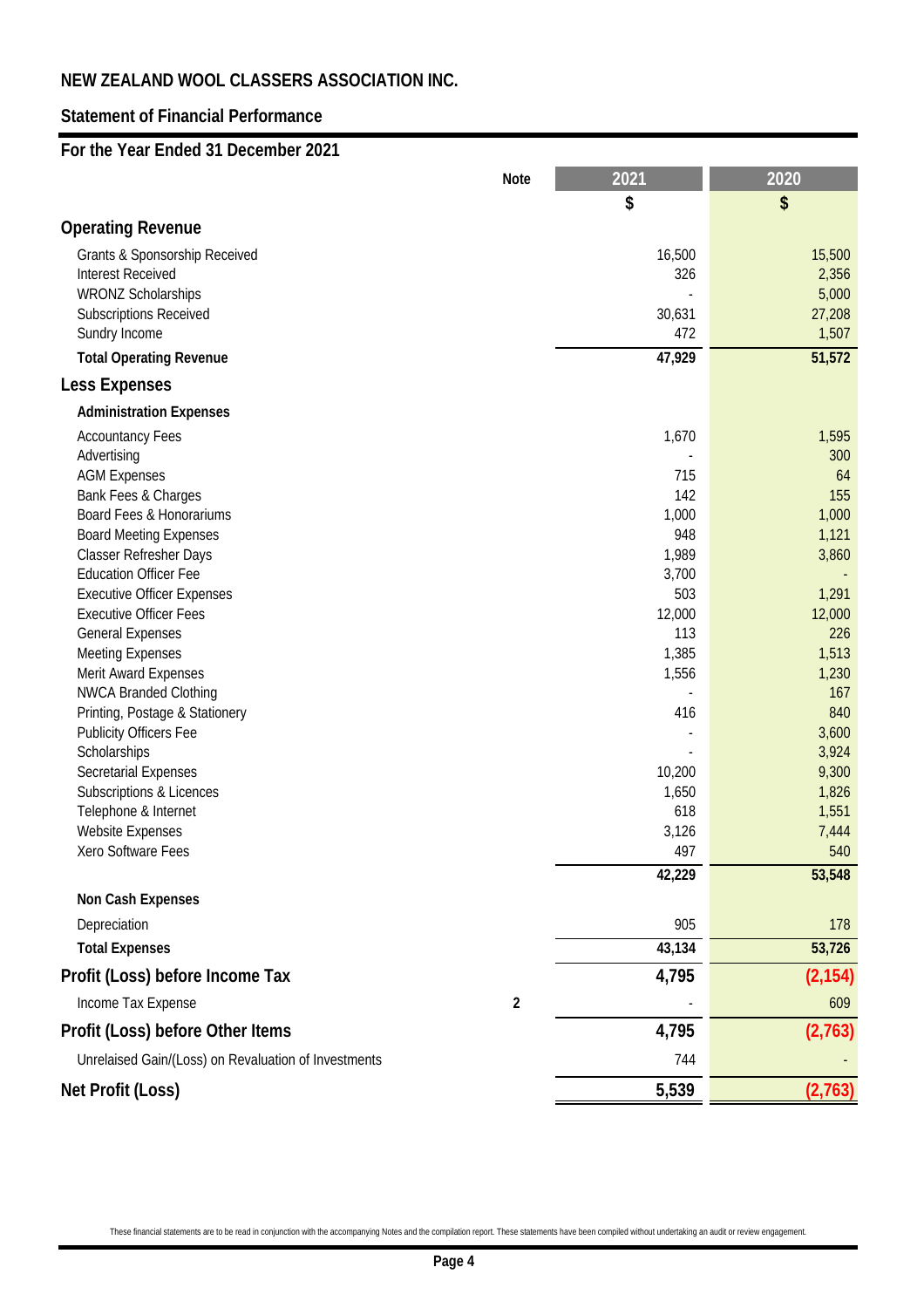## **Statement of Financial Position**

### **As at 31 December 2021**

|                                                           | <b>Note</b> | 2021           | 2020             |
|-----------------------------------------------------------|-------------|----------------|------------------|
|                                                           |             | \$             | \$               |
| <b>Current Assets</b>                                     |             |                |                  |
| <b>BNZ Bus First Oncall Account</b>                       |             | 4,704          | 4,604            |
| <b>BNZ MyMoney for Business Account</b>                   |             | 125            | 455<br>750       |
| BNZ On Call Account (WRONZ)<br><b>Accounts Receivable</b> |             | 3,000          | 206              |
| <b>Accrued Interest Receivable</b>                        |             |                | 606              |
| Income Tax Receivable                                     | 3           | 242            | 1,294            |
| <b>Total Current Assets</b>                               |             | 8,071          | 7,916            |
| <b>Current Liabilities</b>                                |             |                |                  |
| <b>Accounts Payable</b>                                   |             | $\overline{2}$ |                  |
| <b>GST Payable</b>                                        |             | 664            | 476              |
| <b>Total Current Liabilities</b>                          |             | 666            | 476              |
| <b>Working Capital</b>                                    |             | 7,405          | 7,439            |
| <b>Non-Current Assets</b>                                 |             |                |                  |
| Property, Plant & Equipment                               |             | 1,188          | 360              |
| <b>Canterbury Financial Services Investment Portfolio</b> |             | 85,745         |                  |
| BNZ Term Deposit - 0005<br>BNZ Term Deposit - 0006        |             |                | 50,000<br>31,000 |
| <b>Total Non-Current Assets</b>                           |             | 86,932         | 81,360           |
|                                                           |             |                |                  |
| <b>Net Assets</b>                                         |             | 94,338         | 88,799           |
| <b>Accumulated Funds</b>                                  |             |                |                  |
| <b>Opening Balance</b>                                    |             | 88,799         | 91,562           |
| Net Profit (Loss)                                         |             | 5,539          | (2,763)          |
| <b>Total Accumulated Funds</b>                            |             | 94,338         | 88,799           |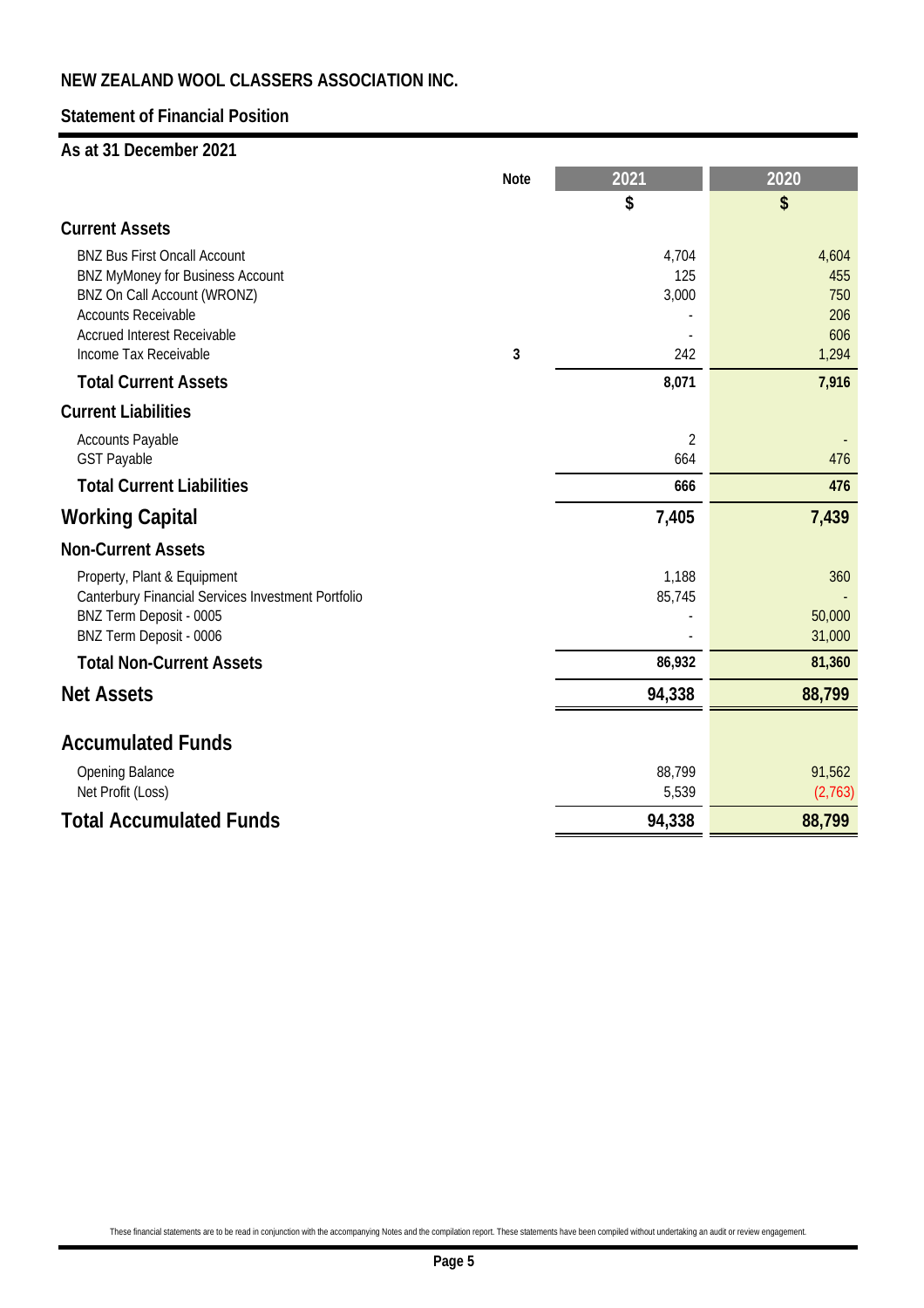# **Depreciation Schedule**

| For the Year Ended 31 December 2021 |            |         |                          |                          |                |                          |                 |                   |             |             |                |
|-------------------------------------|------------|---------|--------------------------|--------------------------|----------------|--------------------------|-----------------|-------------------|-------------|-------------|----------------|
|                                     | % PVT      | Cost    | <b>OPENING</b>           | ADJ &                    | <b>SALE</b>    | <b>PROFIT</b>            | <b>DISPOSAL</b> | <b>RATE &amp;</b> | <b>DEPN</b> | <b>ACC</b>  | <b>CLOSING</b> |
|                                     | <b>USE</b> | on HAND | <b>WDV</b>               | <b>ADD</b>               | <b>PRICE</b>   | (LOSS)                   | <b>DATE</b>     | <b>TYPE</b>       |             | <b>DEPN</b> | <b>WDV</b>     |
| Plant & Equipment                   |            |         |                          |                          |                |                          |                 |                   |             |             |                |
| Website                             |            | 2,410   | 88                       |                          |                | $\overline{\phantom{a}}$ |                 | 50.00D            | 44          | 2,366       | 44             |
|                                     |            | 2,410   | 88                       | $\overline{\phantom{a}}$ | ٠              | ٠.                       |                 |                   | 44          | 2,366       | $44\,$         |
| <b>Office Equipment</b>             |            |         |                          |                          |                |                          |                 |                   |             |             |                |
| Epsom EB 5140<br>Projector          |            | 579     | 272                      |                          |                | ٠                        |                 | 25.00D            | 68          | 375         | 204            |
| Probook 360                         |            | 1,733   | $\overline{\phantom{a}}$ | 1,733                    |                | ٠                        |                 | 50.00D            | 793         | 793         | 940            |
|                                     |            | 2,312   | 272                      | 1,733                    | $\blacksquare$ | $\sim$                   |                 |                   | 861         | 1,168       | 1,144          |
|                                     |            |         |                          |                          |                |                          |                 |                   |             |             |                |
| <b>TOTAL</b>                        |            | 4,722   | 360                      | 1,733                    | ٠              | $\overline{\phantom{a}}$ |                 |                   | 905         | 3,534       | 1,188          |
| <b>Fixed Asset Summary</b>          |            |         |                          |                          |                |                          |                 |                   |             |             |                |
| <b>Opening Value</b>                |            | 360     |                          |                          |                |                          |                 |                   |             |             |                |
| Purchases                           |            | 1,733   |                          |                          |                |                          |                 |                   |             |             |                |
| Depreciation                        |            | (905)   |                          |                          |                |                          |                 |                   |             |             |                |
| <b>Closing Value</b>                |            | 1,188   |                          |                          |                |                          |                 |                   |             |             |                |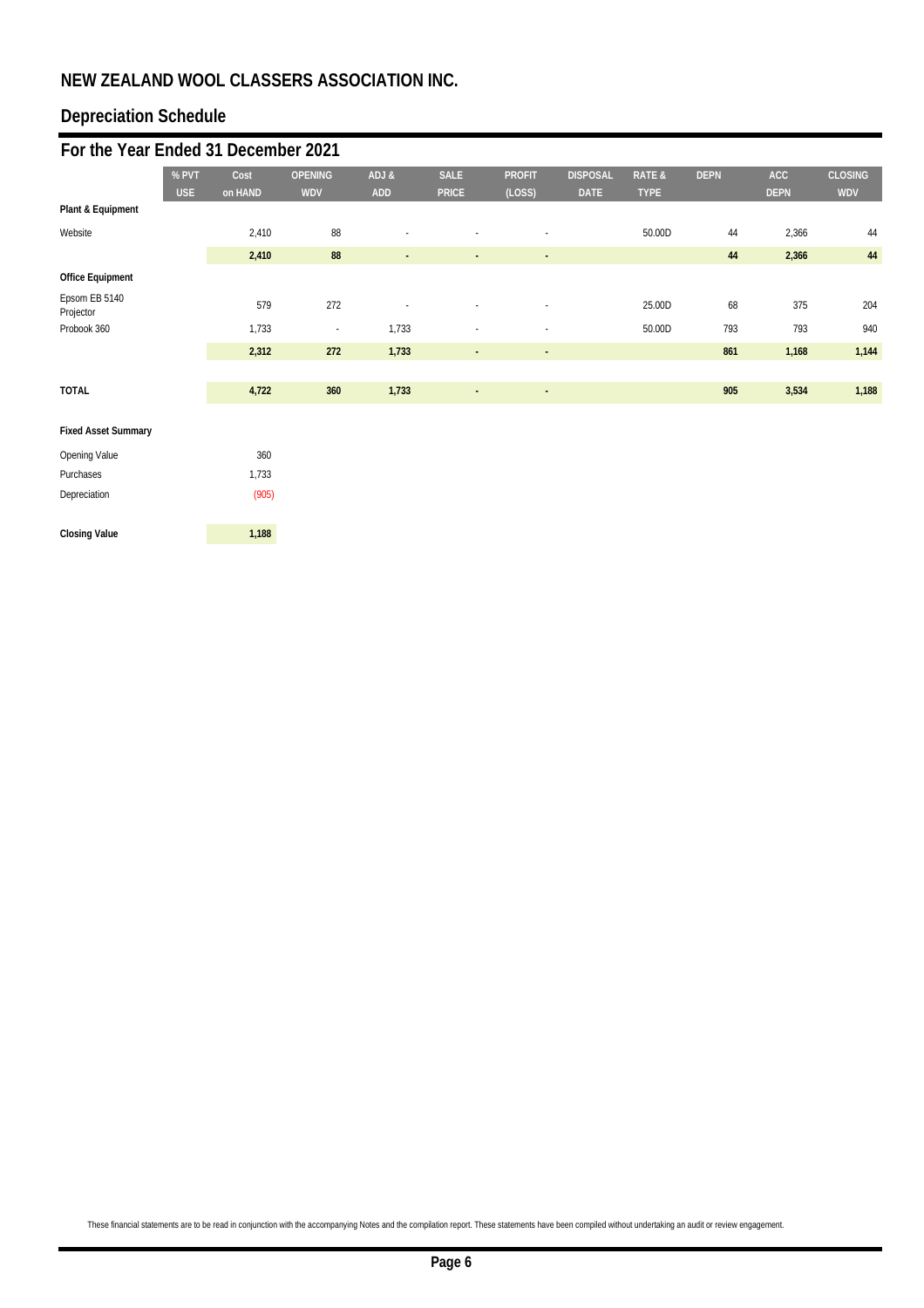### **Notes to and forming part of the Financial Statements**

### **For the Year Ended 31 December 2021**

### **1 Statement of Accounting Policies**

#### **Reporting Entity**

New Zeland Wool Classers Association Inc. is a society incorporated under the Incorporated Societies Act 1908.

#### **Statement of Compliance and Basis of Preparation**

The financial statements have been prepared in accordance with taxation principles contained in the Income Tax Act 2007 and disclosure requirements contained in the Tax Administration (Financial Statements) Order 2014.

The accounting principles recognised as appropriate for the measurement and reporting of the Statement of Financial Performance and Statement of Financial Position on a tax value basis are followed by NEW ZEALAND WOOL CLASSERS ASSOCIATION INC., unless otherwise stated in the Specific Accounting Policies.

The information is presented in New Zealand dollars. All values are rounded to the nearest \$.

#### **Specific Accounting Policies**

The following specific accounting policies which materially affect the measurement of the Statement of Financial Performance and Statement of Financial Position have been applied:

(a) Revenue Recognition

Revenue is measured at the fair value of the consideration received or receivable for the sale of goods and services, to the extent it is probable that the economic benefits will flow to NEW ZEALAND WOOL CLASSERS ASSOCIATION INC. and revenue can be reliably measured.

Interest received is recognised as interest accrues, gross of refundable tax credits received.

(b) Trade Receivables

Trade Receivables are recognised at estimated realisable value.

(c) Property, Plant & Equipment

Property, plant and equipment is recognised at cost less aggregate depreciation. Historical cost includes expenditure directly attributable to the acquisition of assets, and includes the cost of replacements that are eligible for capitalisation when these are incurred.

All other repairs and maintenance are recognised as expenses in the Statement of Financial Performance in the financial period in which they are incurred.

Depreciation has been calculated using the maximum rates permitted by the Income Tax Act 2007.

Gains and losses on disposal of fixed assets are taken into account in determining the net result for the year.

(d) Income Tax

The Society complies with the Inland Revenue Department's policy for non-profit organisations and as such is only required to pay tax on non member transactions, namely interest, and is entitled to a \$1,000 income tax deduction. The charge for income tax is stated as the estimated tax payable after allowing for this deduction and non taxable movements in accrued interest receivable. Movements in accrued interest receivable are non taxable as the society is a Cash Basis entity under the financial arrangement rules and hence is only required to pay tax on interest when it is physically received.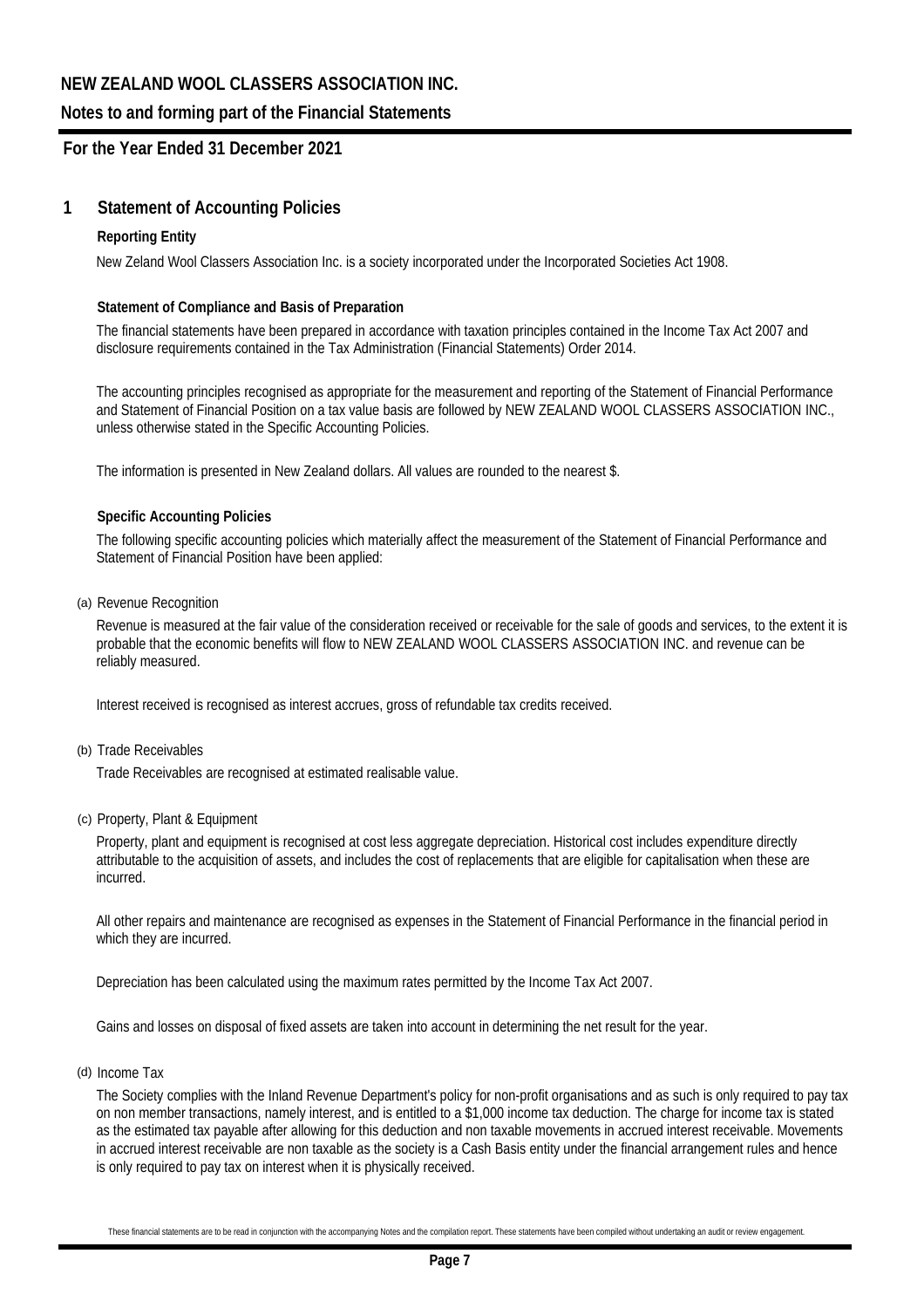### **Notes to and forming part of the Financial Statements (continued)**

## **For the Year Ended 31 December 2021**

#### (e) Investments

Investments are stated at market value.

(f) Goods and Services Taxation (GST)

All amounts are stated exclusive of goods and services tax (GST) except for accounts payable and accounts receivable, which are stated inclusive of GST.

### (g) Changes in Accounting Policies

There have been no changes in accounting policies. All policies have been applied on a basis consistent with those from previous financial statements.

| \$<br>Profit (Loss) and Other Items before Income                                                                                                                                                              | \$<br>(2, 154)        |
|----------------------------------------------------------------------------------------------------------------------------------------------------------------------------------------------------------------|-----------------------|
|                                                                                                                                                                                                                |                       |
| 5,539<br>Tax                                                                                                                                                                                                   |                       |
| Prima Facie Tax Expense at 28%<br>1,551                                                                                                                                                                        | (603)                 |
| <b>Tax Effect of Permanent Differences</b>                                                                                                                                                                     |                       |
| Net Members Transactions not Taxable<br>(1, 251)<br><b>IRD Income Exemptions</b><br>(261)<br><b>Accrued Interest Adjustment</b><br>170<br>Net Unrealised (Gain)/Loss on Revaluation of<br>(208)<br>Investments | 1,263<br>(280)<br>229 |
| (1, 551)<br><b>Total Tax Effect of Permanent Differences</b>                                                                                                                                                   | 1,212                 |
| <b>Tax Expense</b>                                                                                                                                                                                             | 609                   |
| 3<br><b>Income Tax</b><br>2021<br>\$                                                                                                                                                                           | 2020<br>\$            |
| (1, 294)<br><b>Opening Balance</b>                                                                                                                                                                             | (280)                 |
| Plus:                                                                                                                                                                                                          |                       |
| Provision for Taxation for the Year<br>1,294<br><b>Tax Refunds</b>                                                                                                                                             | 609<br>280            |
| 1,294                                                                                                                                                                                                          | 889                   |
| Less:                                                                                                                                                                                                          |                       |
| <b>RWT Paid</b><br>242                                                                                                                                                                                         | 1,903                 |
| (242)<br>Income Tax (Receivable)                                                                                                                                                                               | (1, 294)              |